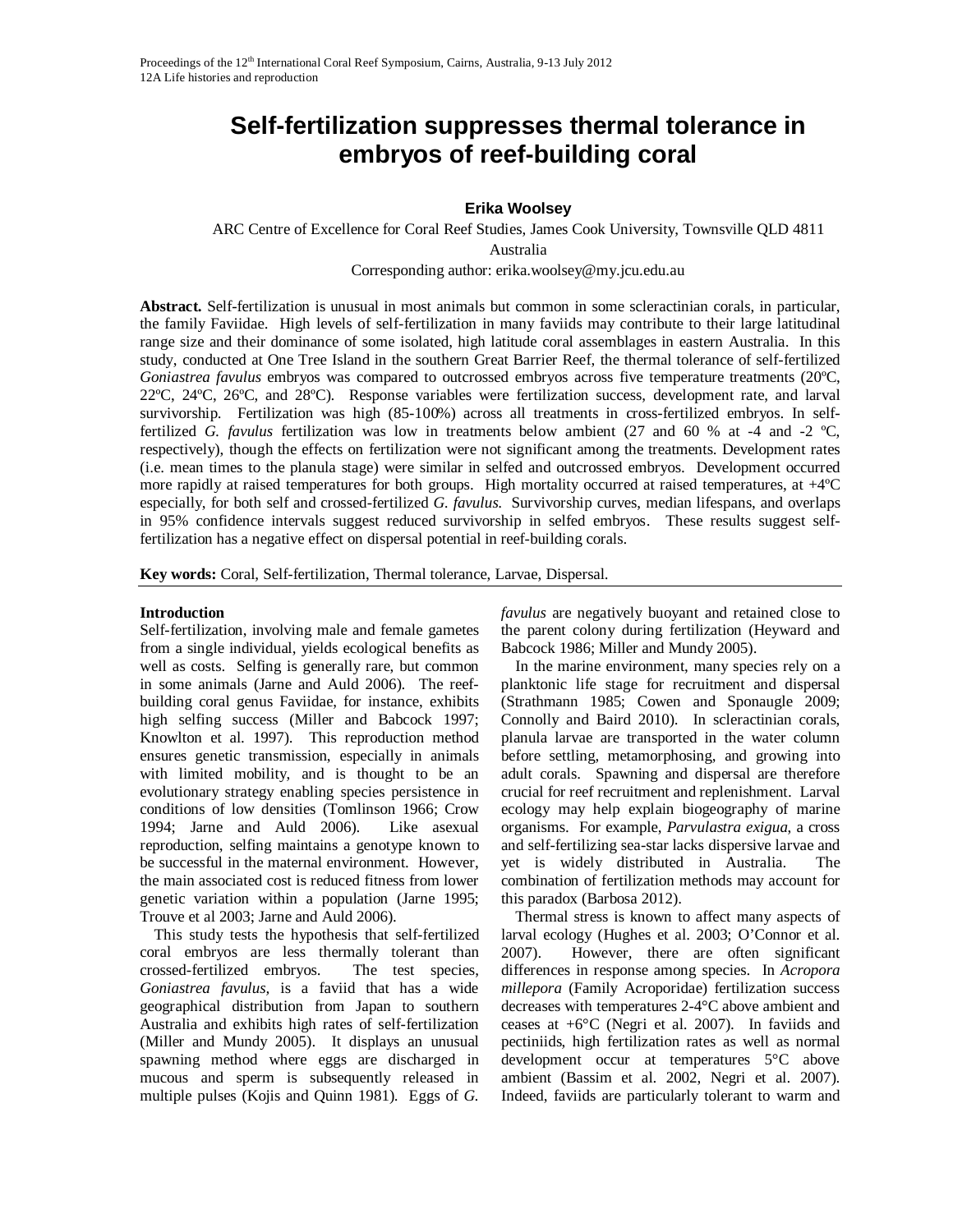cold temperature stressors, as survivorship and fertilization success in *G. favulus* embryos were found to be significantly greater than in *Acropora spathulata* across multiple temperature treatments (Woolsey et al. *in prep*). Poleward migration with increasing temperatures has been observed in corals and other marine animals (Greenstein and Pandolfi 2008; Figueira and Booth 2010; Yamano 2011) and thermal tolerance in dispersed propagules could promote range expansion in corals (Woolsey 2007).

It is necessary to understand phenotypic responses to temperature because larvae dispersed over long distances are likely to encounter temperature fluctuations. In addition, these responses may provide insight into long-term adaptive capacity to projected temperature changes in eastern Australia (Poloczanska et al. 2007; Lough 2008) that are expected to alter patterns of larval dispersal in many coral species (Ayre and Hughes 2004, Heyward and Negri 2010).

This study compares the thermal response of selffertilized and crossed progeny of *G. favulus* to determine if early developmental success differs with fertilization type. It addresses the hypothesis that self-fertilization lowers environmental tolerance in coral embryos.

## **Material and Methods**

#### *Study location and collection*

Six adult colonies of *Goniastrea favulus* (Family Faviidae) were collected from the southern coral flats of One Tree lagoon (23°30'S, 152°05'E), Australia. Colonies were collected at least 10 m apart to reduce the chance of genetic similarity. Corals were maintained in flow-through filtered seawater (FSW) in shaded outdoor aquaria at ambient light and temperature. Before spawning, three colonies were separated into three tubs for self-fertilization experiments while the remaining three colonies were kept in a separate tub for cross-fertilization experiments. Cross-fertilization was assumed in embryos collected from the tub with multiple colonies.

Sperm and eggs were released asynchronously over a half hour, and time of fertilization was taken as 1.5 hours after all spawning was complete. At this time (0 hours), embryos were transferred to 20 ml glass vials and distributed among temperature treatments (approximately 20 embryos in each vial x 3 replicates per treatment). Embryos in these vials were used to confirm fertilization at 2 hours post fertilization (hpf), by observing cleavage under the microscope. Once fertilization was confirmed, embryos remaining in the culture were distributed among temperature treatments.

## *Temperature treatments*

Ambient temperature was defined as 24 °C, the average SST reading from on-reef sensors for the month prior to spawning (GBROOS, http://data.aims.gov.au/gbroos/). Water baths were set up in a temperature-controlled room at One Tree Island Research Station at 5 temperatures (20°C, 22°C, 24ºC, 26°C, 28°C i.e. -4°C, -2°C, ambient,  $+2$ °C,  $+4$ °C). Aquarium heaters, coolers, and pumps kept treatment baths stable and within 0.5°C of the target temperatures (monitored with HOBO data loggers). Larvae were maintained in UV-C treated, 0.2 µm FSW to prevent bacterial contamination. Water was changed daily after being heated or cooled to the appropriate temperature.

## *Response variables*

Glass vials (50ml) were filled with 30-50 embryos and transferred among treatments. There were three replicates for each of the five temperatures. These vials were used to monitor development stage throughout the experiment. Fertilization data was collected at 6 hpf, using cleavage as an estimate of fertilization success.

The stage of development of 20 embryos in each 50 ml vial was recorded at 9 time points: 18, 24, 30, 36, 48, 72, 96, 120 and 144 hpf. The stages used were: 2 cell, 4-cell, multicell/morula, blastula, gastrula, preplanula and planula.

Survivorship was measured by placing 50 embryos into 50ml glass vials at 2 hpf with three replicates in each of the five treatments. Counts of live embryos remaining from the original 50 in each survivorship vial were conducted at 8 time points: 18, 24, 30, 36, 48, 72, 96, 120 and 144 hpf.

## *Data Analysis*

A fully factorial 2-way ANOVA was used to test for differences in mean fertilization success at 6 hpf and development rates among temperature treatments (fixed, 5 levels: -4, -2, ambient,  $+2$ , and  $+4$  °C) and fertilization mode (fixed, 2 levels: crossed and selfed). After graphical analysis of the residuals, development data was log transformed and fertilization data was arcsine transformed to remove bias. Levene's Tests were used to confirm homogeneity. Tukey HSD posthoc analysis determined differences among treatment levels. Analyses were completed using R and SPSS v19.

## *Survivorship*

Non-parametric Kaplan-Meier product limit analyses were used to test for differences in median survivorship among temperatures and fertilization mode. Median survivorship (in hours) was considered significantly different when the 95%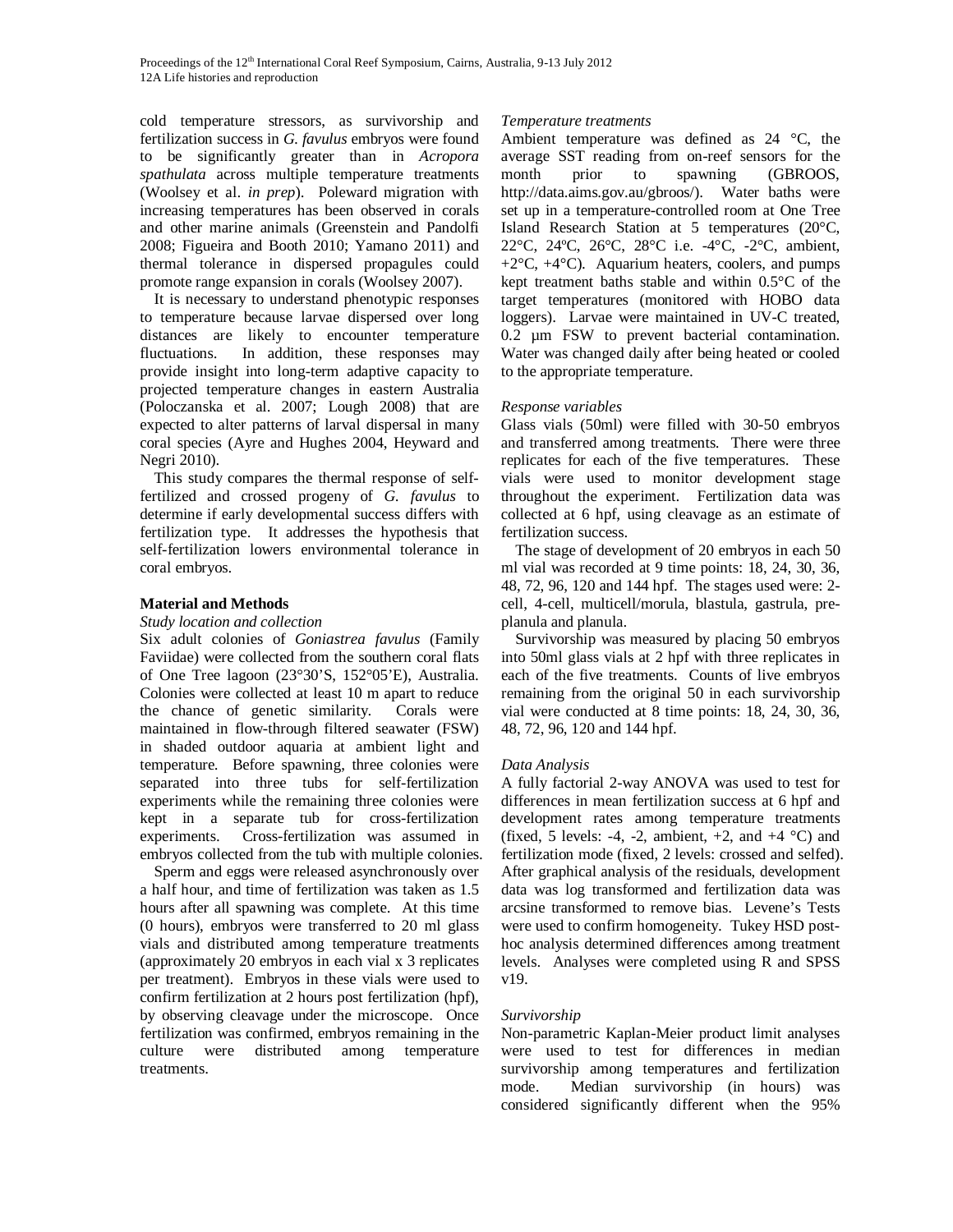Proceedings of the 12<sup>th</sup> International Coral Reef Symposium, Cairns, Australia, 9-13 July 2012 12A Life histories and reproduction

confidence intervals did not overlap. Analyses were completed using SPSS v19.

#### **Results**

Fertilization success did not differ significantly among temperatures or among the larval groups (Table 1). In crossed embryos, fertilization was high in all treatments ranging from  $85 + 7.6\%$  at 22<sup>o</sup>C to 100% at 28ºC (Fig. 1). In self-fertilized embryos, mean fertilization rates were  $\geq$  80% treatment at and above ambient (Fig. 1). There was more variation in self-fertilized embryos, with low fertilization success at temperatures below ambient  $(27 + 24.2\%$  at 20<sup>o</sup>C and  $60 \pm 27.8$  % at 22°C).

| Factor               | at |      |       |
|----------------------|----|------|-------|
| Temperature          |    | 2.49 | 0.076 |
| Method               |    | 3.45 | 0.059 |
| Temperature * method |    | 2.74 | 0.060 |

Table 1: Results of 2-way analysis of variance (ANOVA), testing for significant differences between mean fertilization rates. Factors of the model were temperature (fixed, 5 levels) and fertilization method (fixed, 2 levels). Data arcsine transformed. df error= 20.



Figure 1: Fertilization success (mean proportion of eggs cleaved + one SE) of crossed (dark bars) and self-fertilized (light bars) *G. favulus* embryos at temperatures above and below ambient. Fertilization success was measured by percent cleavage at 6 hpf.

Time to planula was shorter at higher temperatures but not affected by fertilization method (Table 2). Mean time to the free-swimming planula stage among crossed and selfed embryos was 124 hrs at 20°C, 91 hrs at 22°C, 82 hrs at 24°C, 73 hrs at 26°C and 72 hrs at 28°C (Fig. 2).

| Factor                 | df | F     | $\boldsymbol{v}$ | Treatments $(^{\circ}C)$ |
|------------------------|----|-------|------------------|--------------------------|
| Temperature            | 4  | 32.3  | < 0.001          | $20 > 22 = 24 > 26 = 28$ |
| Method                 |    | 0.792 | 0.384            |                          |
| Temperature*<br>Method |    | 2.44  | 0.081            |                          |

Table 2. Results of 2-way analysis of variance (ANOVA), testing for significant differences between mean time to planula among treatments. Factors of the model were temperature (fixed, 5 levels) and fertilization method (fixed, 2 levels). Data log transformed. df error= 20. Treatment order from Tukey HSD post-hoc test.



Figure 2: Time to the free-swimming planula stage (mean hours post-fertilization  $\pm$  one SE) in crossed (dark bars) and self-fertilized (light bars) *G. favulus*.

For both fertilization types, survivorship was low at +4ºC (28ºC). The 28ºC median lifespan was 48 hrs in both crossed and self-fertilized embryos (Fig. 3). In cross-fertilized *G. favulus*, all temperature treatments besides 28ºC show overlap in confidence intervals, meaning there are no significant differences in median survival time among treatments*.* In selffertilized *G. favulus* however, median survivorship and confidence intervals indicate significant differences among treatments (Fig. 3, Fig. 5).



Figure 3: Kaplan-Meier median survivorship estimates for cross and self-fertilized *G. favulus,* n=150*.* Error bars show 95% Confidence Intervals. Treatments with overlap in Confidence Intervals are labeled as groups A, B, or C.



Figure 4: Kaplan-Meier median survivorship curves for crossedfertilized *G. favulus* at temperatures above and below ambient  $(24^{\circ}C)$ , n=150.